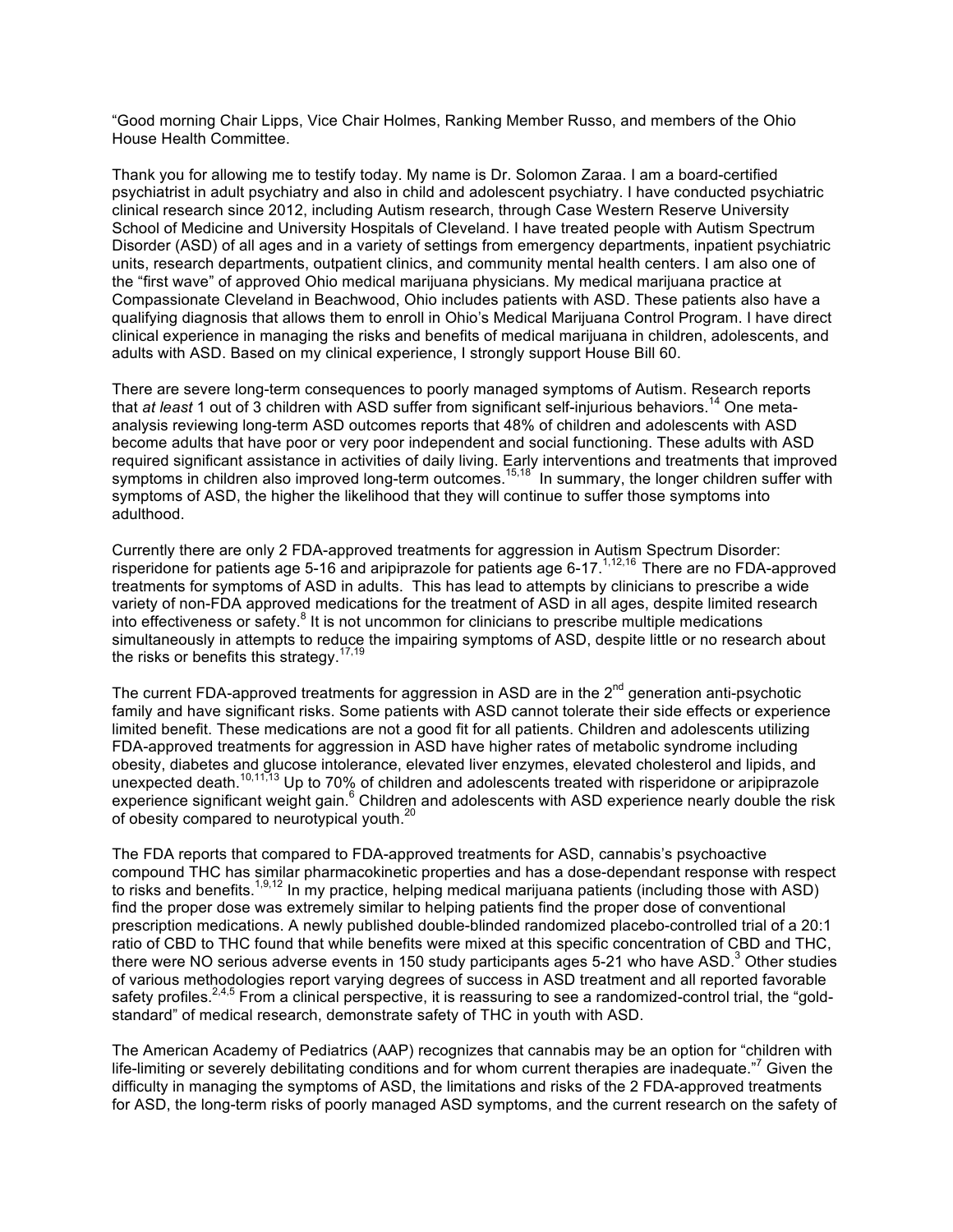cannabis as treatment for ASD, it is my medical opinion that people with Autism Spectrum Disorders should have cannabis available as a treatment choice.

I ask you to please consider my testimony and vote YES on this important legislation. Thank you again for the opportunity to testify.

I welcome any questions the committee has.

## References:

- 1. Abilify (aripiprazole) FDA. U.S. Food and Drug Administration website. Accessed 02/27/2021. https://www.accessdata.fda.gov/drugsatfda\_docs/label/2014/021436s038,021713s030,021729s0 22,021866s023lbl.pdf
- 2. Agarwal R, Burke SL, Maddux M. Current state of evidence of cannabis utilization for treatment of autism spectrum disorders. *BMC Psychiatry*. 2019;19(1):328. Published 2019 Oct 29. doi:10.1186/s12888-019-2259-4
- 3. Aran A, Harel M, Cassuto H, Polyansky L, Schnapp A, Wattad N, Shmueli D, Golan D, Castellanos FX. Cannabinoid treatment for autism: a proof-of-concept randomized trial. Mol Autism. 2021 Feb 3;12(1):6. doi: 10.1186/s13229-021-00420-2. PMID: 33536055; PMCID: PMC7860205.
- 4. Aran A, Cassuto H, Lubotzky A, Wattad N, Hazan E. Brief Report: Cannabidiol-Rich Cannabis in Children with Autism Spectrum Disorder and Severe Behavioral Problems-A Retrospective Feasibility Study. J Autism Dev Disord. 2019 Mar;49(3):1284-1288. doi: 10.1007/s10803-018- 3808-2. PMID: 30382443.
- 5. Bar-Lev Schleider L, Mechoulam R, Saban N, Meiri G, Novack V. Real life Experience of Medical Cannabis Treatment in Autism: Analysis of Safety and Efficacy. *Sci Rep*. 2019;9(1):200. Published 2019 Jan 17. doi:10.1038/s41598-018-37570-y
- 6. DeVane CL, Charles JM, Abramson RK, Williams JE, Carpenter LA, Raven S, Gwynette F, Stuck CA, Geesey ME, Bradley C, Donovan JL, Hall AG, Sherk ST, Powers NR, Spratt E, Kinsman A, Kruesi MJ, Bragg JE Jr. Pharmacotherapy of Autism Spectrum Disorder: Results from the Randomized BAART Clinical Trial. Pharmacotherapy. 2019 Jun;39(6):626-635. doi: 10.1002/phar.2271.
- 7. Duvall SW, Lindly O, Zuckerman K, Msall ME, Weddle M. Ethical Implications for Providers Regarding Cannabis Use in Children With Autism Spectrum Disorders. *Pediatrics*. 2019;143(2):e20180558. doi:10.1542/peds.2018-0558
- 8. LeClerc S, Easley D. Pharmacological therapies for autism spectrum disorder: a review. *P T*. 2015;40(6):389-397.
- 9. Marinol FDA. U.S. Food and Drug Administration website. Accessed 02/27/2021. https://www.accessdata.fda.gov/drugsatfda\_docs/label/2017/018651s029lbl.pdf
- 10. Ray WA, Stein CM, Murray KT, et al. Association of Antipsychotic Treatment With Risk of Unexpected Death Among Children and Youths. *JAMA Psychiatry*. 2019;76(2):162-171. doi:10.1001/jamapsychiatry.2018.3421
- 11. Research Units on Pediatric Psychopharmacology Autism Network. Risperidone treatment of autistic disorder: longer-term benefits and blinded discontinuation after 6 months. Am J Psychiatry. 2005 Jul;162(7):1361-9.
- 12. Risperdal (risperidone) tablets label FDA. U.S. Food and Drug Administration website. Accessed 02/27/2021. https://www.accessdata.fda.gov/drugsatfda\_docs/label/2010/020588s046lbl.pdf